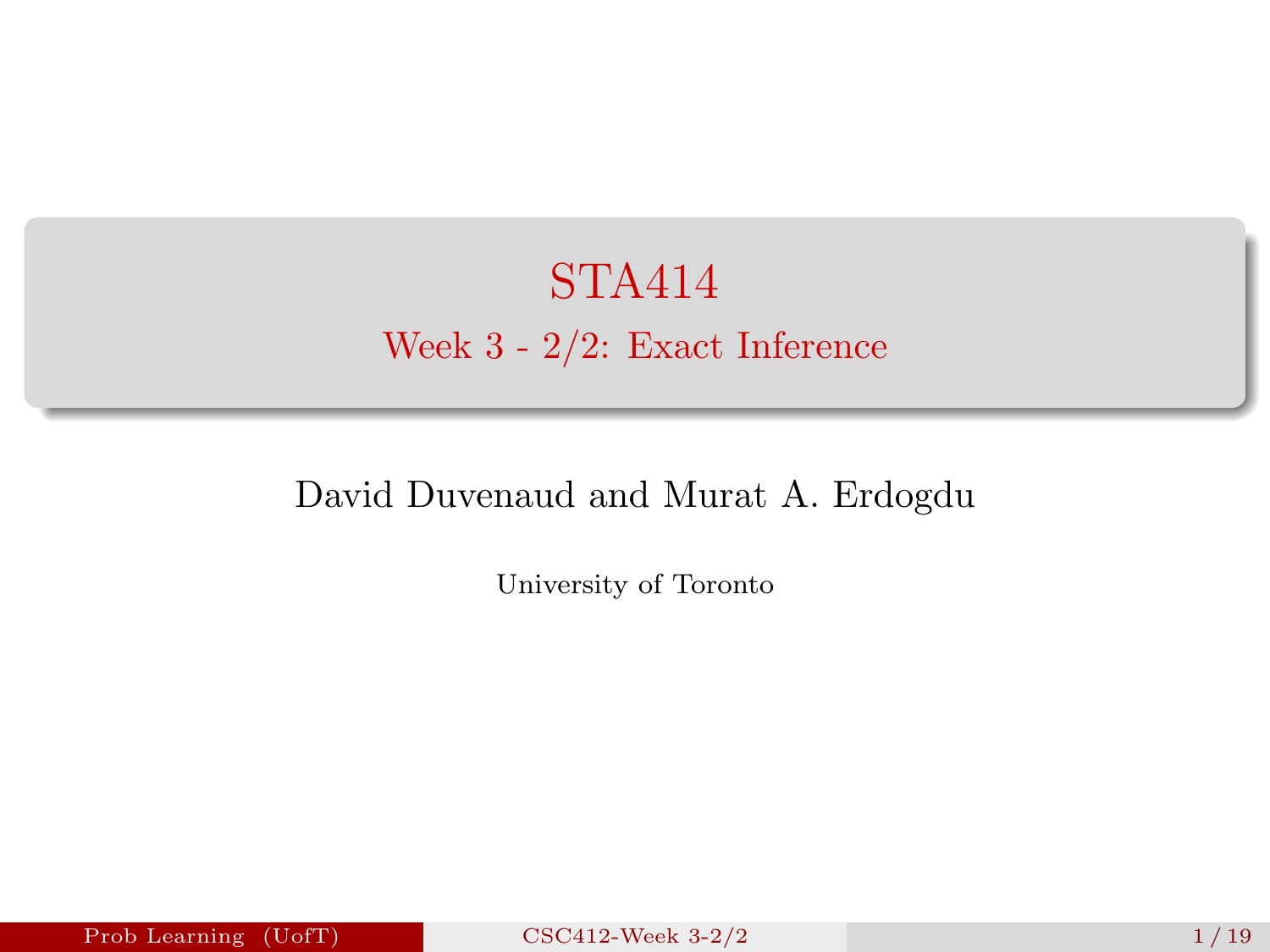- Exact inference on graphical models
- Variable elimination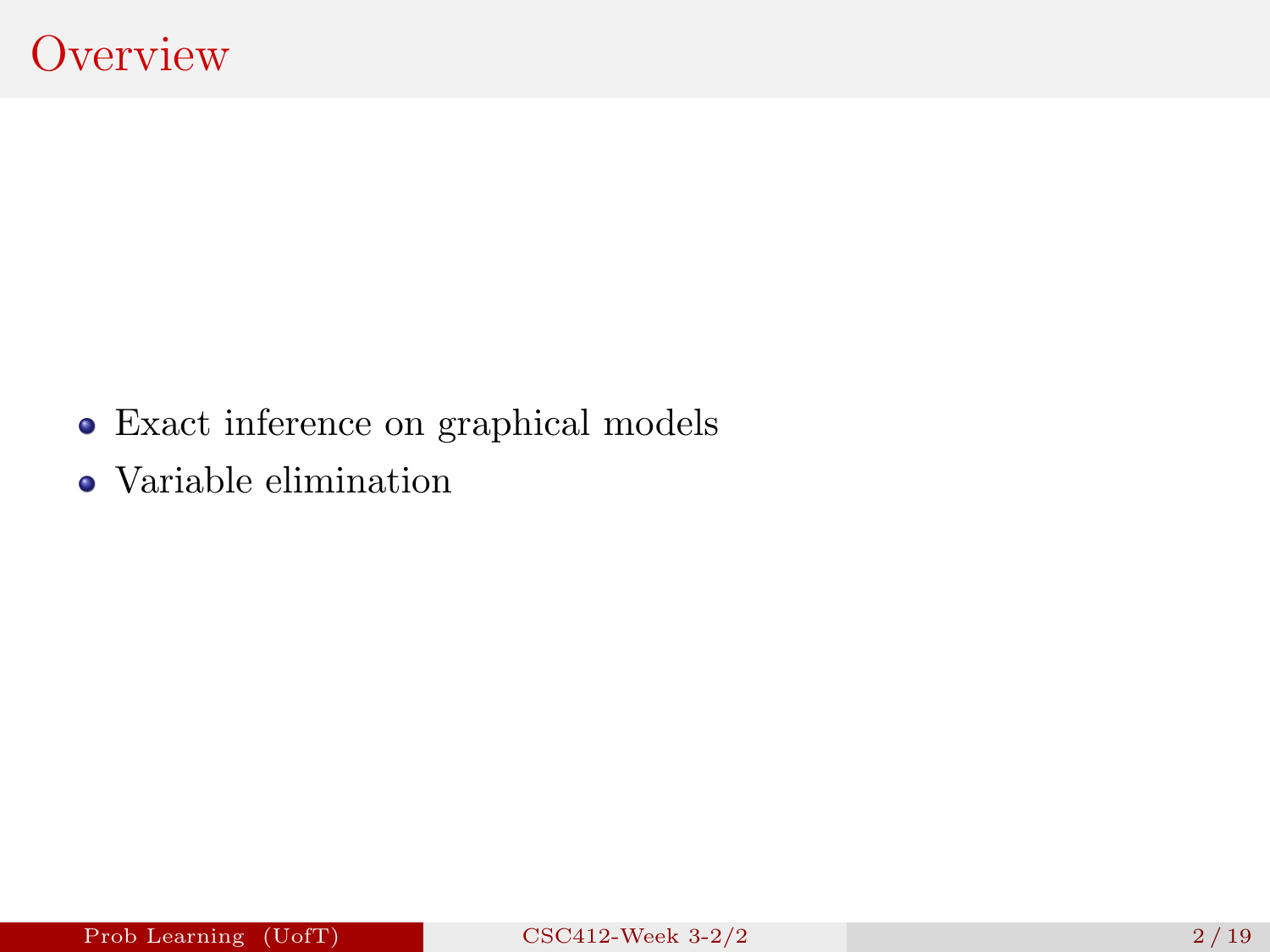### Inference as Conditional Distribution

- We explore inference in probabilistic graphical models (PGMs).
	- $-x_E$  = The observed evidence
	- $-x_F =$ The unobserved variable we want to infer
	- $-x_B = x \{x_F, x_E\}$  = Remaining variables, extraneous to query.
- For inference, we focus on computing the conditional probability distribution

$$
p(x_F|x_E) = \frac{p(x_F, x_E)}{p(x_E)} = \frac{p(x_F, x_E)}{\sum_{x_F} p(x_F, x_E)}
$$

for which, we marginalize out these extraneous variables, focussing on the joint distribution over evidence and subject of inference:

$$
p(x_F, x_E) = \sum_{x_R} p(x_F, x_E, x_R)
$$

Prob Learning (UofT)  $CSC412$ -Week 3-2/2  $3/19$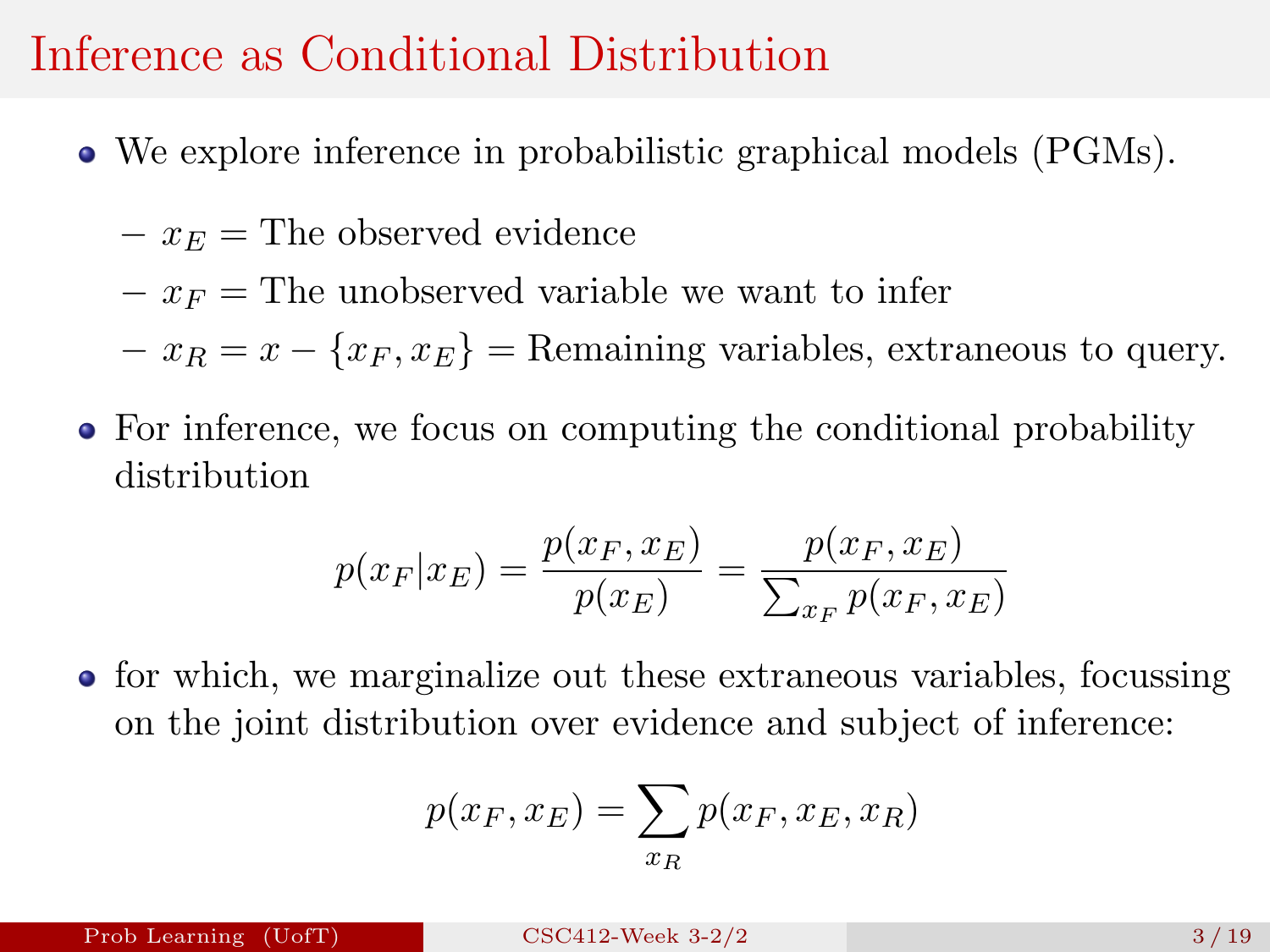## Inference as Conditional Distribution

- We explore inference in probabilistic graphical models (PGMs).
	- $-x_E$  = The observed evidence
	- $-x_F$  = The unobserved variable we want to infer
	- $-x_R = x \{x_F, x_E\}$  = Remaining variables, extraneous to query.
- Example: pixels in an latent variable model.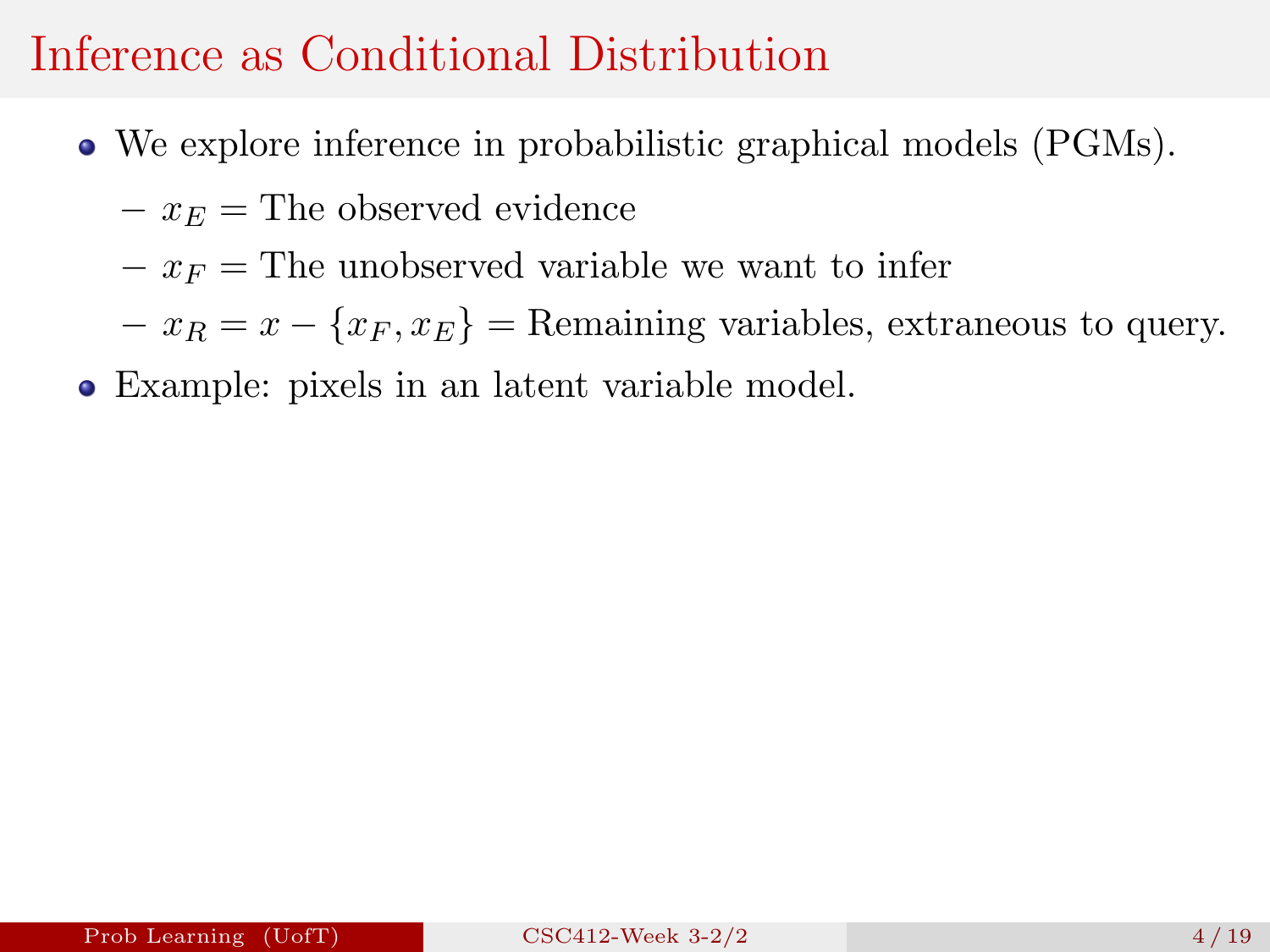Our main tool is variable elimination, which means marginalizing out one variable at a time:

- A simple and general **exact inference** algorithm in any probabilistic graphical model (DAGMs or MRFs).
- Has computational complexity that depends on the graph structure of the model and order of elimination.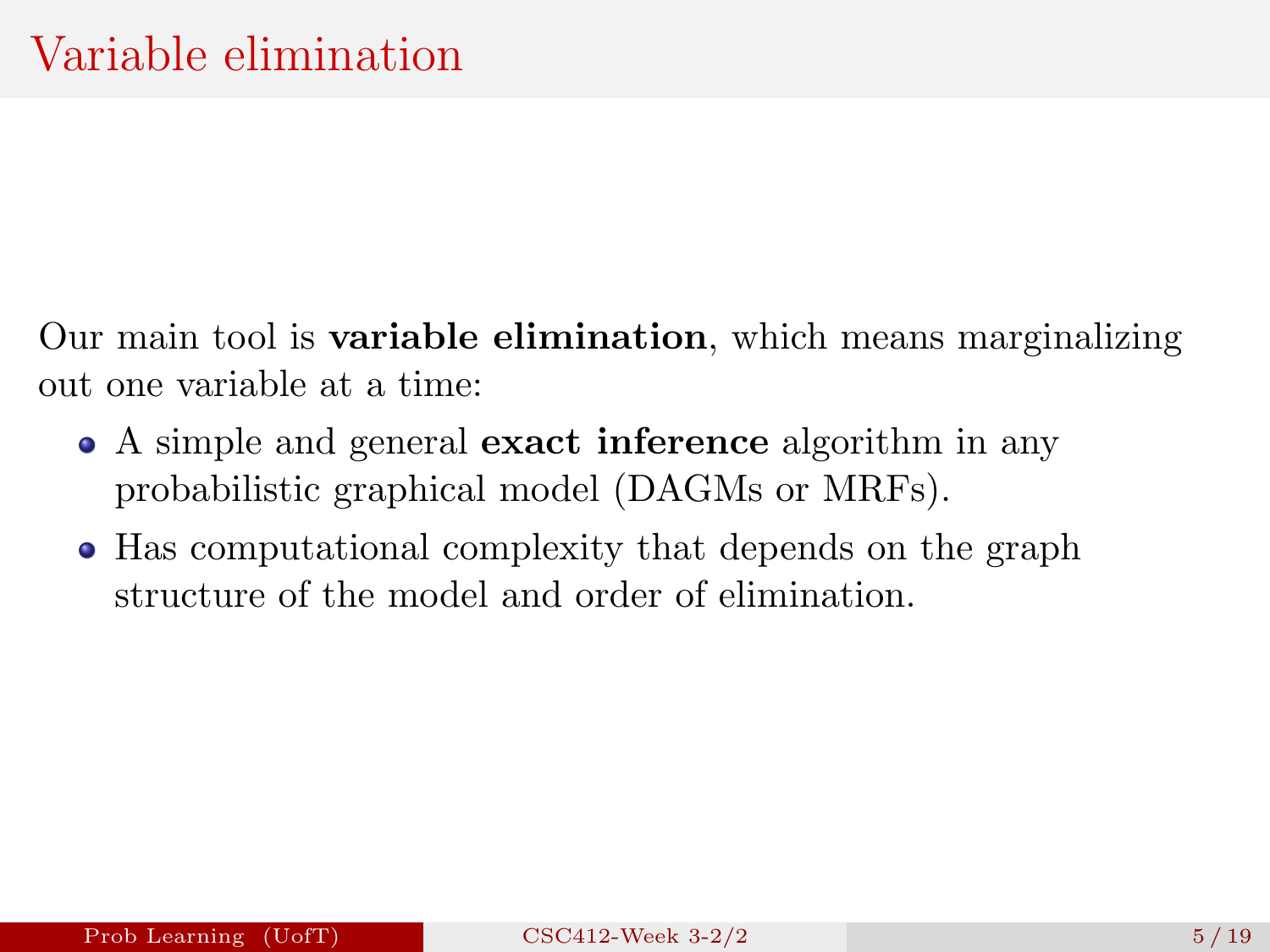### Example: Simple chain

Lets start with the example of a simple chain

 $A \rightarrow B \rightarrow C \rightarrow D$ 

where we want to compute  $p(D)$ , with no observations for other variables.

• We have

$$
x_F = \{D\}, \ x_E = \{\}, \ x_R = \{A, B, C\}
$$

We saw last lecture that this graphical model describes the factorization of the joint distribution as:

$$
p(A, B, C, D) = p(A)p(B|A)p(C|B)p(D|C)
$$

 $\bullet$  Assume each variable can take on k different values.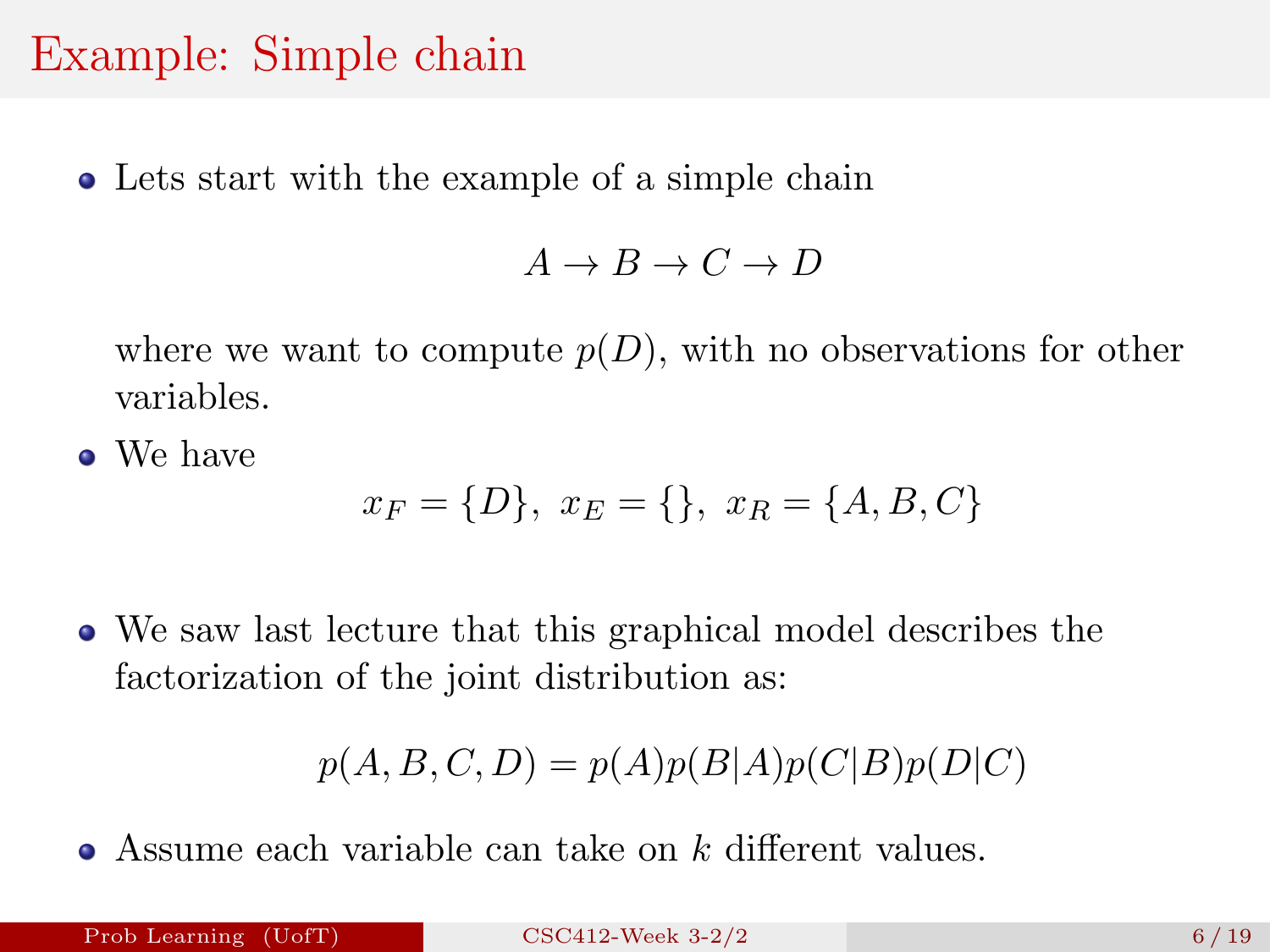#### Example: Simple chain

• The goal is to compute the marginal  $p(D)$  with no observed variables:

$$
p(D) = \sum_{A,B,C} p(A,B,C,D)
$$

However, if we do this sum naively, cost is exponential  $O(k^{n=4})$ :

$$
p(D) = \sum_{A,B,C} p(A,B,C,D)
$$
  
= 
$$
\sum_{C} \sum_{B} \sum_{A} p(A)p(B|A)p(C|B)p(D|C)
$$

since we are summing over  $A$  for every term in the sum over  $B$ . • Instead, choose an elimination ordering:

$$
p(D) = \sum_{C,B,A} p(A,B,C,D)
$$
  
= 
$$
\sum_{C} p(D|C) \sum_{B} p(C|B) \sum_{A} p(A)p(B|A).
$$
  
Prob Learning (Uoff) CSC412-Week 3-2/2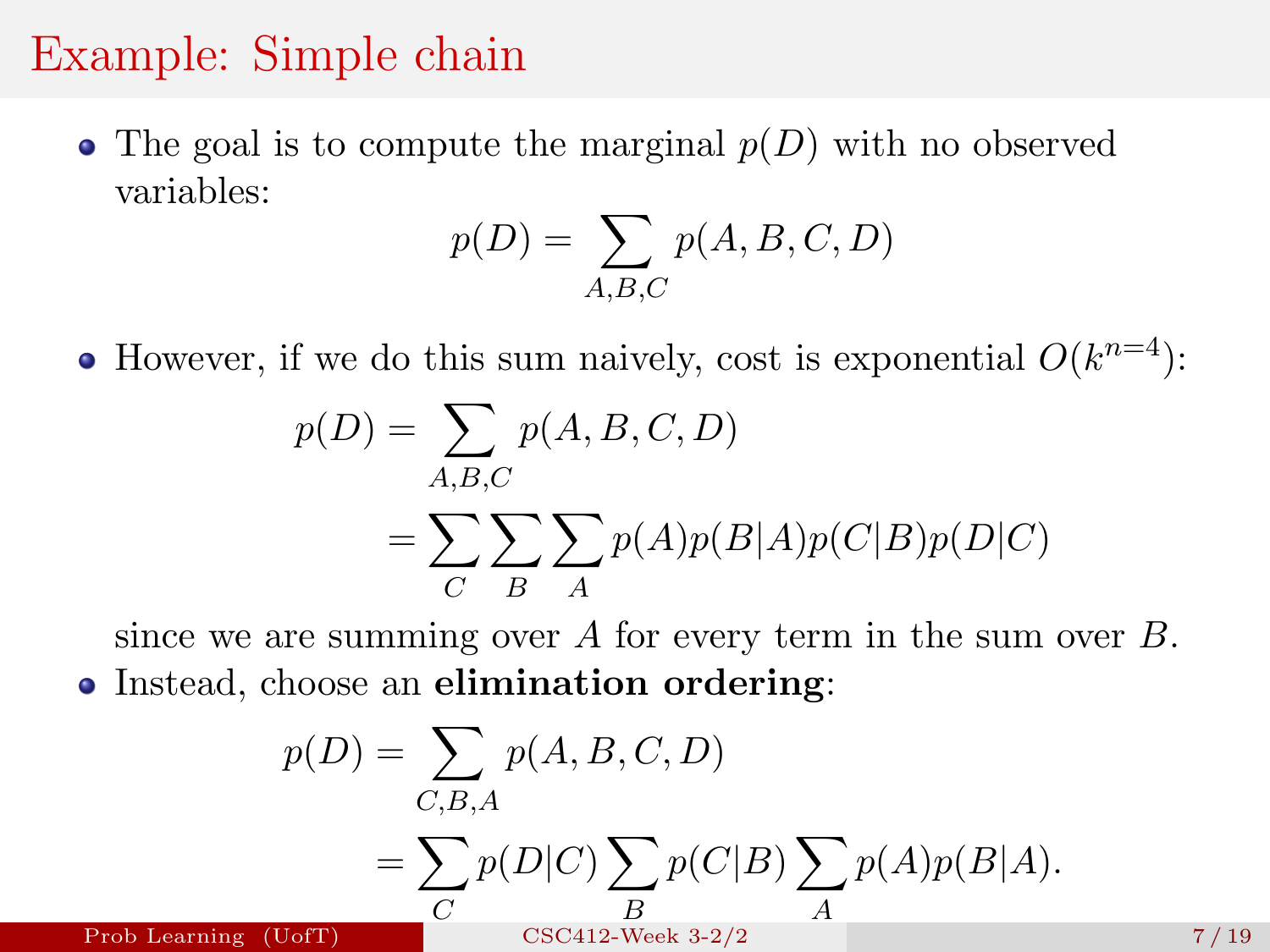## Example: Simple chain

This reduces the complexity by first computing terms that appear across the other sums.

$$
p(D) = \sum_{C} p(D|C) \sum_{B} p(C|B) \sum_{A} p(A)p(B|A)
$$

$$
p(D) = \sum_{C} p(D|C) \sum_{B} p(C|B) \sum_{A} p(A)p(B|A)
$$
  
= 
$$
\sum_{C} p(D|C) \sum_{B} p(C|B)P(B)
$$
  
= 
$$
\sum_{C} p(D|C)P(C)
$$

The cost of performing inference on the chain in this manner is  $\mathcal{O}(nk^2)$ . In comparison, generating the full joint distribution and marginalizing over it has complexity  $\mathcal{O}(k^n)$ !

 $\bullet$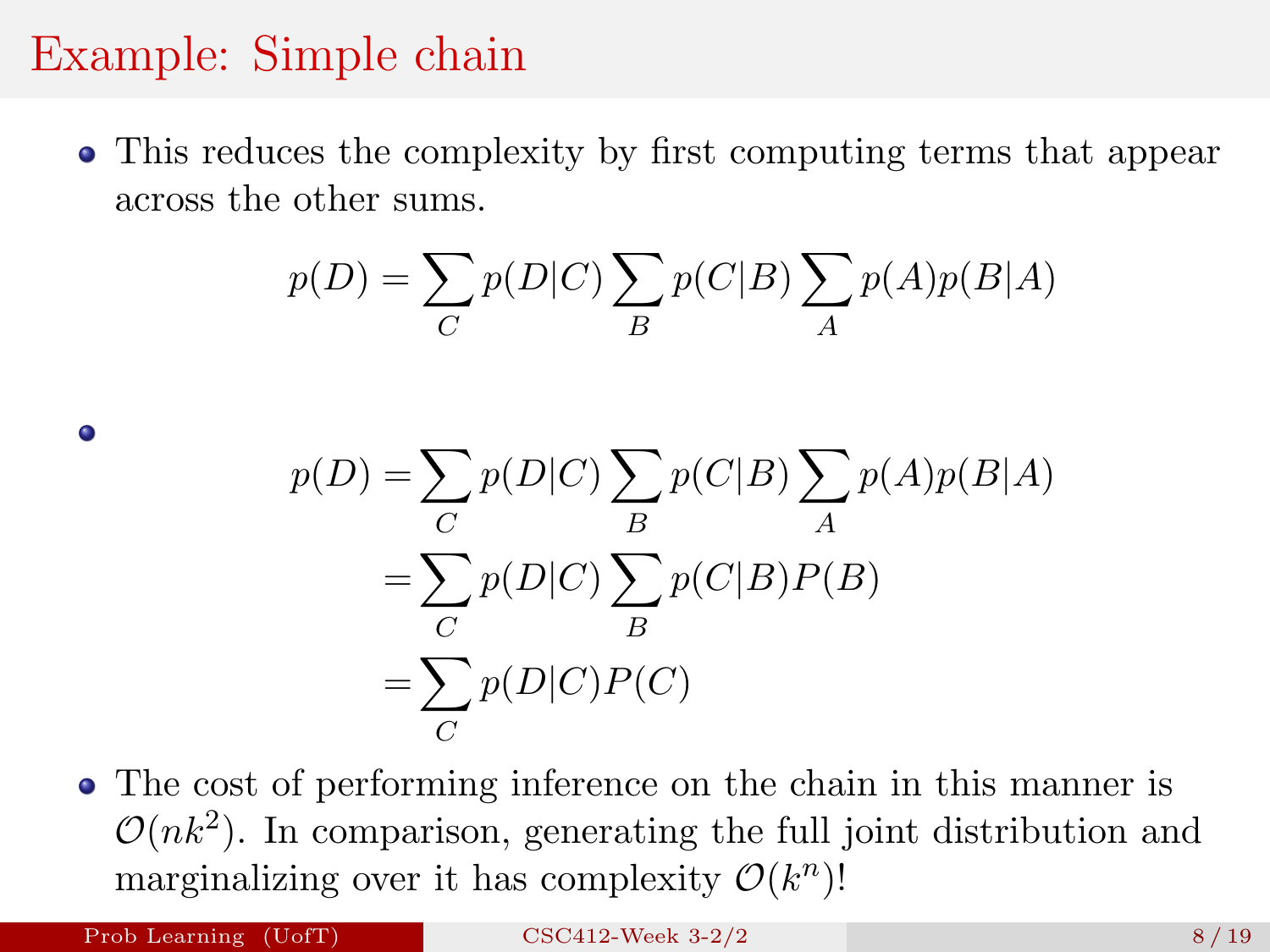# Simple Example: DAGM



- Observe the variable  $X_6 = \bar{x}_6$ . What is  $p(X_1|\bar{x}_6)$ ?
- DAGM implies the factorization:

$$
p(x_1,...,x_6) = p(x_1)p(x_2|x_1)p(x_3|x_1)
$$
  
 
$$
\times p(x_4|x_2)p(x_5|x_3)p(x_6|x_2,x_5)
$$

#### • We have

$$
x_F = \{x_1\}, x_E = \{x_6\}, x_R = \{x_2, x_3, x_4, x_5\}
$$

$$
p(x_F|x_E) = \frac{\sum_{x_R} p(x_F, x_E, x_R)}{\sum_{x_F, x_R} p(x_F, x_E, x_R)}
$$
  
\n
$$
\Rightarrow p(x_1|\bar{x}_6) = \frac{p(x_1, \bar{x}_6)}{p(\bar{x}_6)} = \frac{p(x_1, \bar{x}_6)}{\sum_{x \in x_F, x_R} p(x, \bar{x}_6)}
$$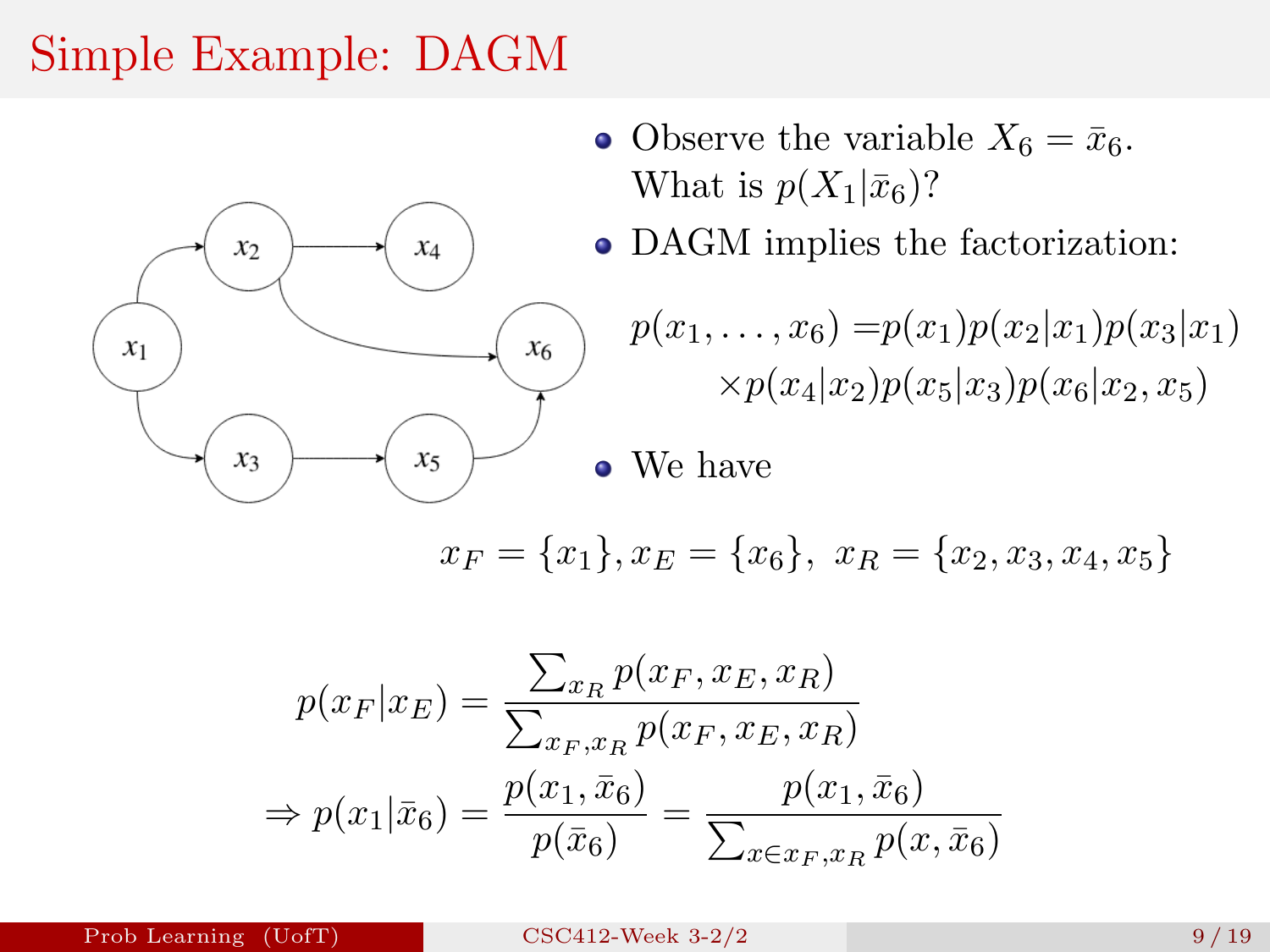To compute  $p(x_1, \bar{x}_6)$ , we use variable elimination in the order 2, 3, 4, 5

$$
p(x_1, \bar{x}_6) = p(x_1) \sum_{x_2} \sum_{x_3} \sum_{x_4} \sum_{x_5} p(x_2|x_1) p(x_3|x_1) p(x_4|x_2) p(x_5|x_3) p(\bar{x}_6|x_2, x_5)
$$
  
=  $p(x_1) \sum_{x_2} p(x_2|x_1) \sum_{x_3} p(x_3|x_1) \sum_{x_4} p(x_4|x_2) \sum_{x_5} p(x_5|x_3) p(\bar{x}_6|x_2, x_5)$   
=  $p(x_1) \sum_{x_2} p(x_2|x_1) \sum_{x_3} p(x_3|x_1) \sum_{x_4} p(x_4|x_2) p(\bar{x}_6|x_2, x_3)$ 

Note that  $p(\bar{x}_6|x_2, x_3)$  does not need to participate in  $\sum_{x_4}$ .

$$
= p(x_1) \sum_{x_2} p(x_2|x_1) \sum_{x_3} p(x_3|x_1)p(\bar{x}_6|x_2, x_3) \sum_{x_4} p(x_4|x_2)
$$
  
=  $p(x_1) \sum_{x_2} p(x_2|x_1) \sum_{x_3} p(x_3|x_1)p(\bar{x}_6|x_2, x_3)$   
=  $p(x_1) \sum_{x_2} p(x_2|x_1)p(\bar{x}_6|x_1, x_2)$   
=  $p(x_1)p(\bar{x}_6|x_1)$ 

Finally,

$$
p(x_1|\bar{x}_6) = \frac{p(x_1)p(\bar{x}_6|x_1)}{\sum_{x_1} p(x_1)p(\bar{x}_6|x_1)}.
$$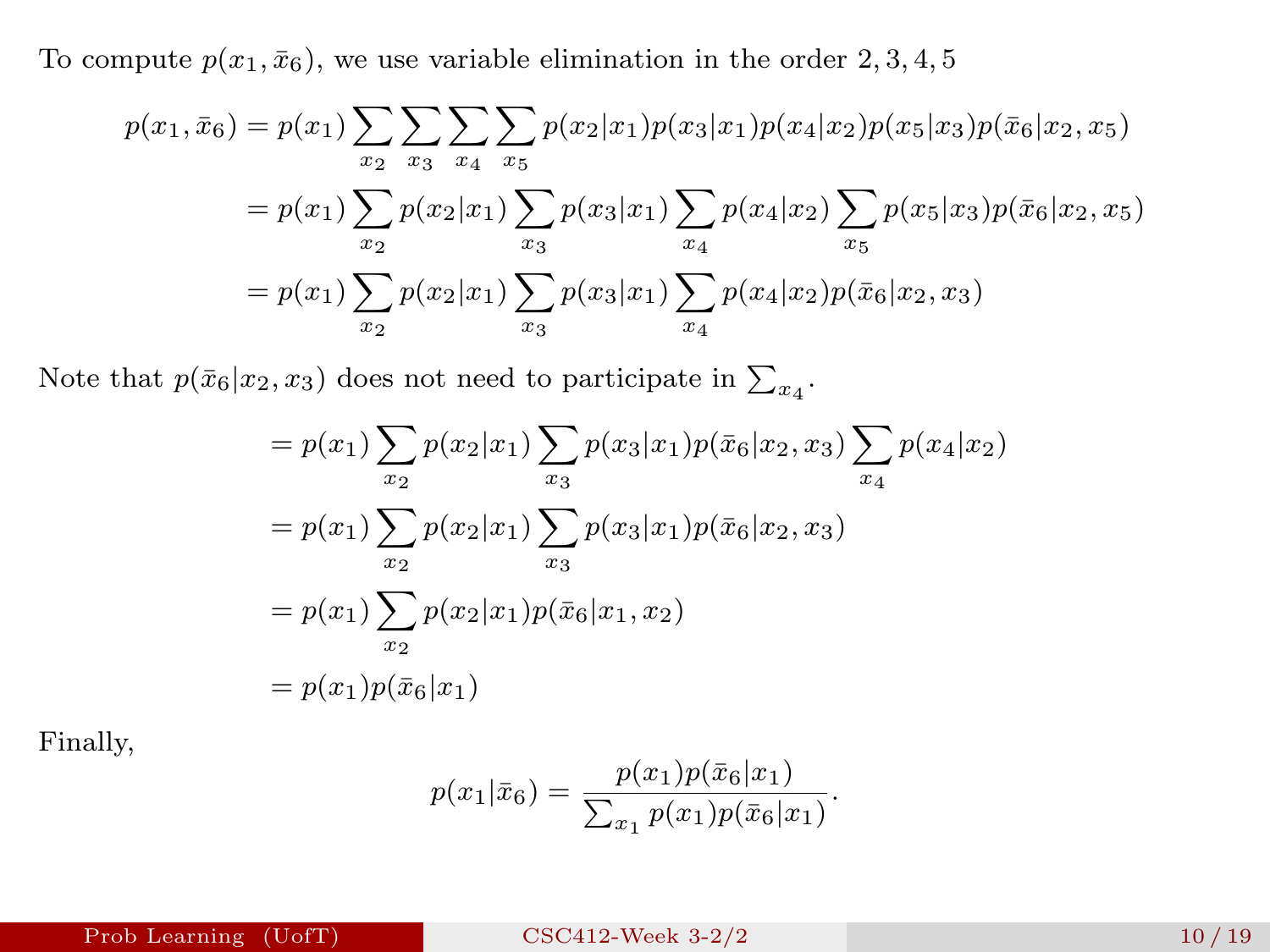- The complexity of variable elimination is related to the elimination ordering!
- Unfortunately, finding the best elimination ordering is NP-hard.
- However, in chains and trees, the best elimination ordering is sometimes obvious.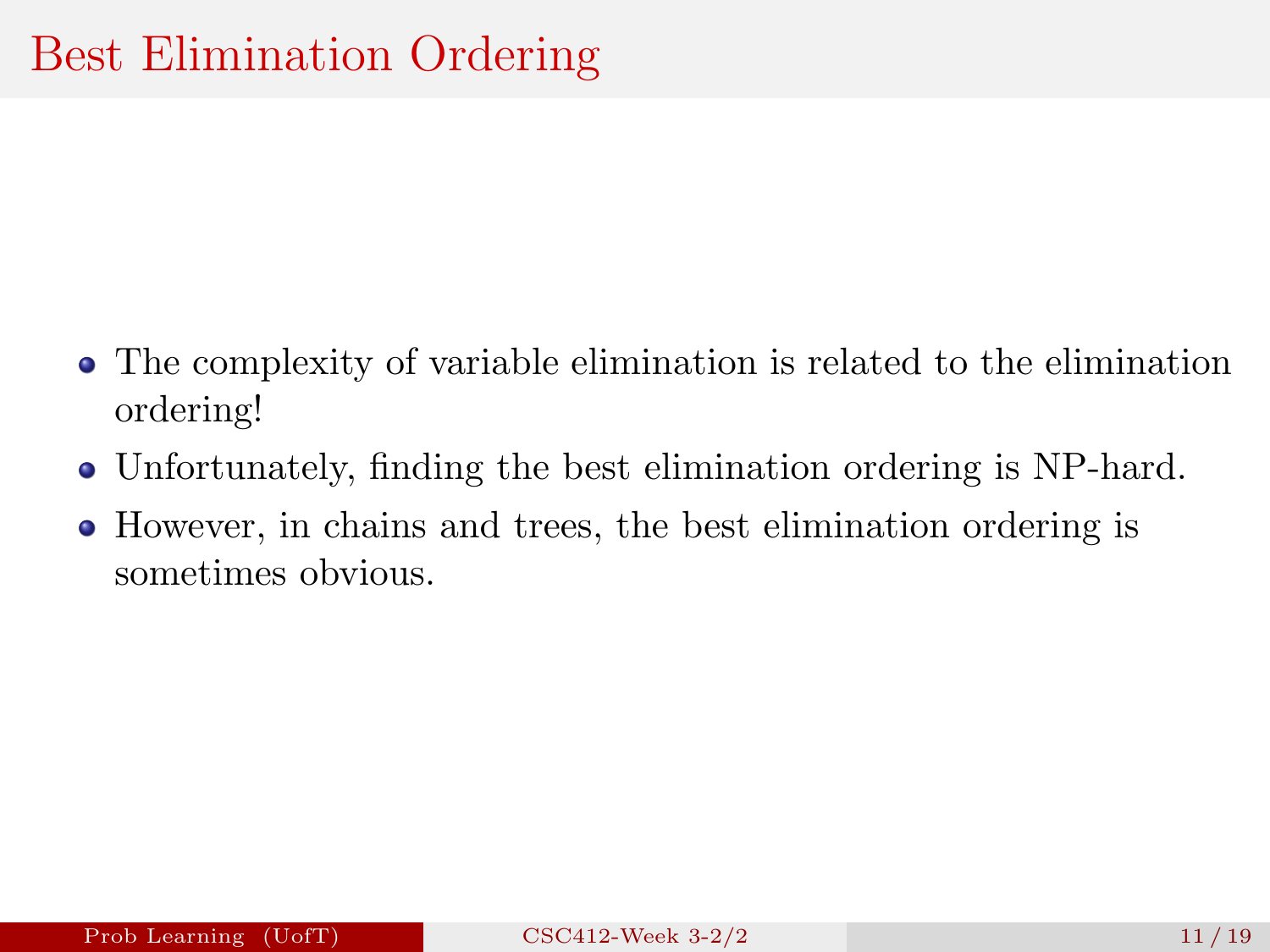### Intermediate Factors

In general, eliminating does not produce a valid marginal or conditional distribution of the graphical model.



• Consider the distribution given by  $p(X, A, B, C) = p(X)p(A|X)p(B|A)p(C|B, X)$ • We want to marginalize over X

$$
p(A, B, C) = \sum_{X} p(X)p(A|X)p(B|A)p(C|B, X)
$$

$$
= p(B|A) \sum_{X} p(X)p(A|X)p(C|B, X)
$$

The resulting term  $\sum_{X} p(X)p(A|X)p(C|B, X)$  does not correspond to a valid conditional or marginal distribution because it is unnormalized.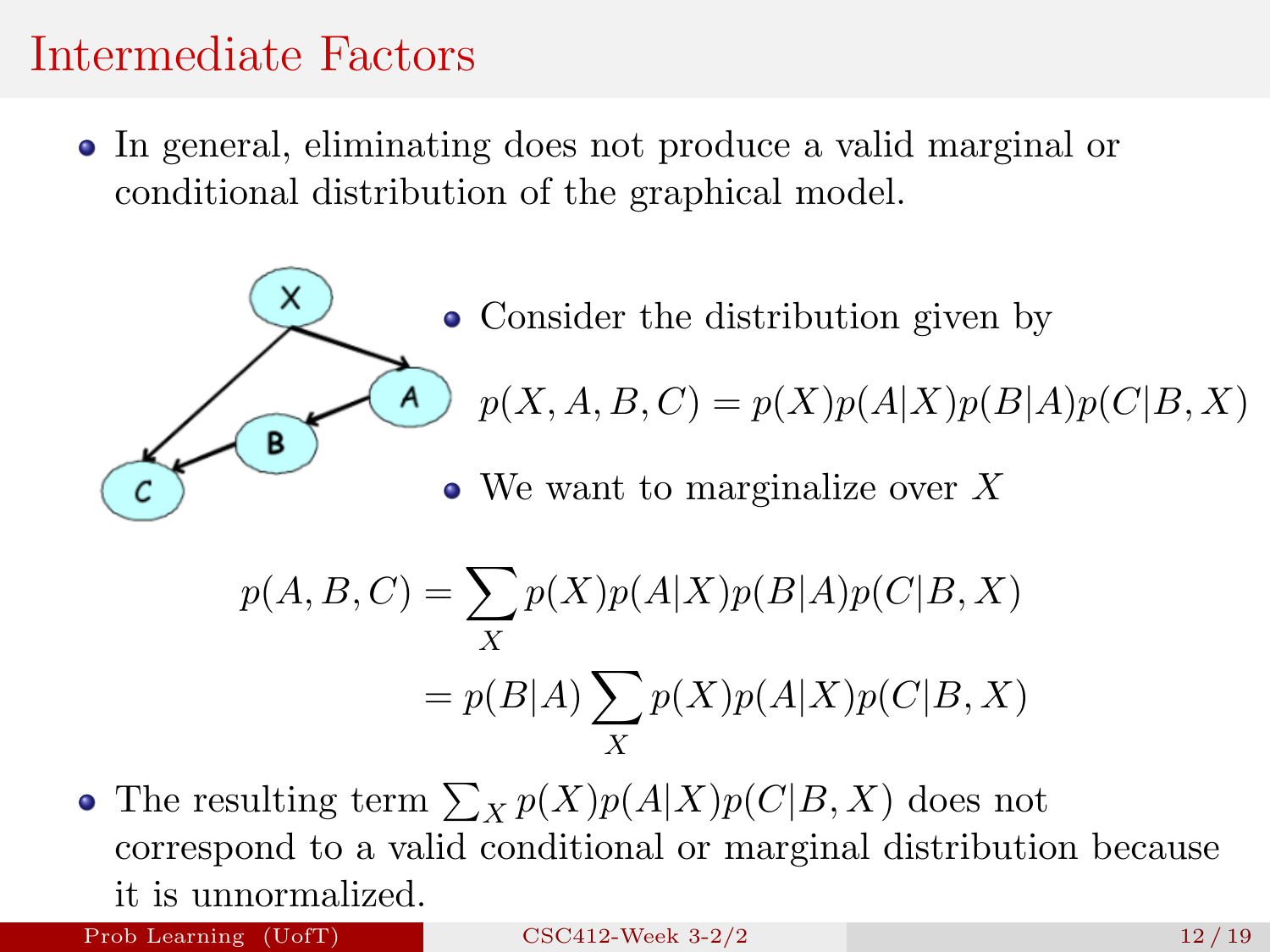#### Intermediate Factors

- We introduce factors  $\phi$  which are not necessarily normalized distributions, but which describe the local relationship between random variables (just like the ones in MRFs).
- In the above example:

$$
p(A, B, C) = \sum_{X} p(X)p(A|X)p(B|A)p(C|B, X)
$$
  
= 
$$
\sum_{X} \phi_1(X)\phi_2(A, X)\phi_3(A, B)\phi_4(X, B, C)
$$
  
= 
$$
\phi_2(A, B) \sum_{X} \phi_1(X)\phi_3(A, X)\phi_4(X, B, C)
$$
  
= 
$$
\phi_2(A, B)\tau(A, B, C)
$$

• Marginalizing over X we introduce a new factor, denoted by  $\tau$ .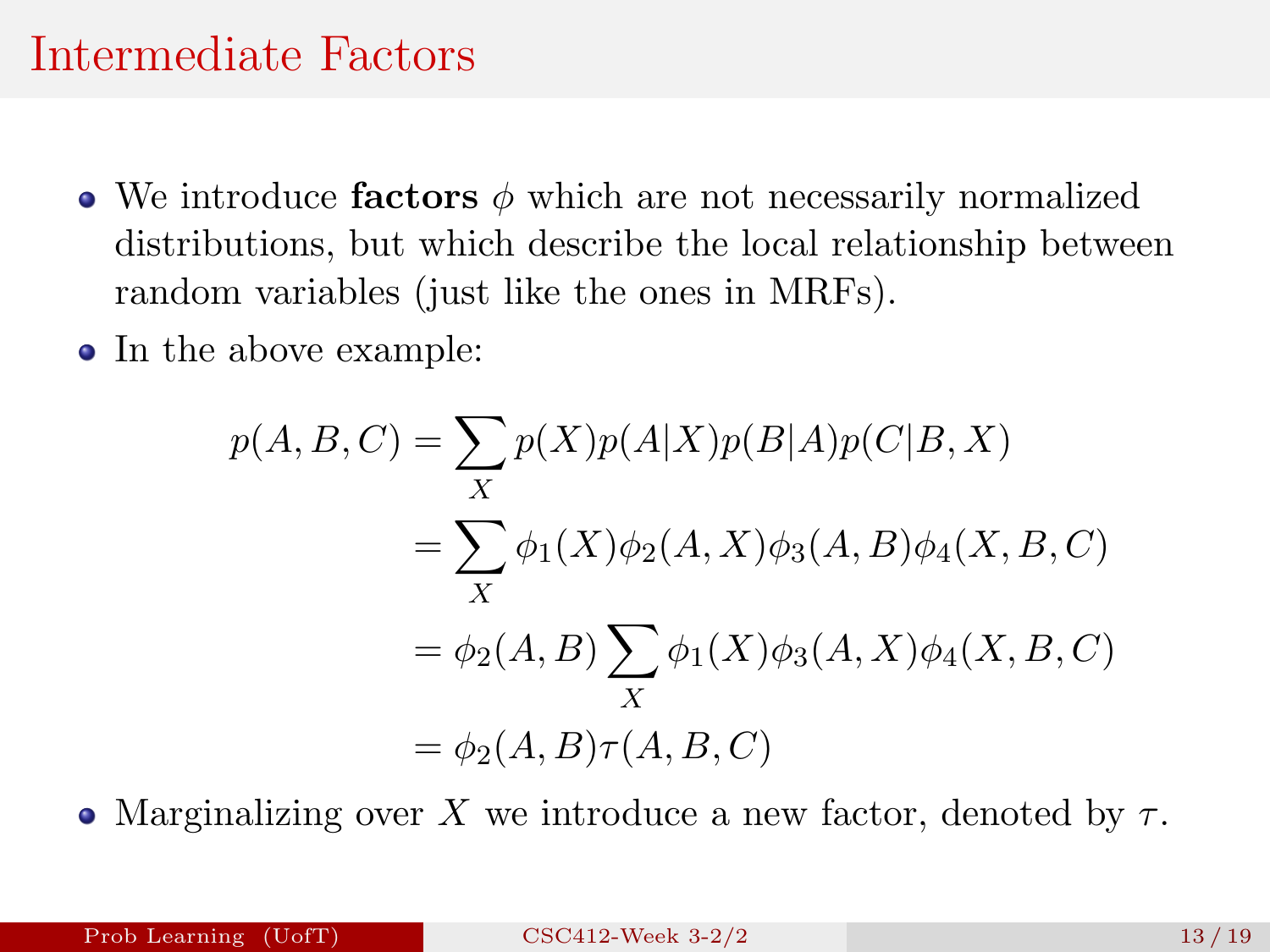### Sum-Product Inference

• Computing  $p(y)$  in DAGMs and MRFs is given by the sum-product algorithm:

$$
p(y) \propto \tau(y) = \sum_{z} \prod_{\phi \in \Phi} \phi(z_{Scope[\phi] \cap z}, y_{Scope[\phi] \cap y})
$$

where  $\Phi$  is a set of potentials or factors.

- Sum-product is just a general way to marginalize.
- For DAGMs,  $\Phi$  is given by the conditional probability distributions for all variables

$$
\Phi = \{\phi_{x_i}\}_{i=1}^N = \{p(x_i | \text{parents}(x_i))\}_{i=1}^N
$$

where the sum is over the set  $z = x - x_F$ . The resulting function  $\tau(y)$  will automatically be normalized.

 $\bullet$  For MRFs,  $\Phi$  is given by the set of unnormalized potentials. Therefore, we must normalize the resulting  $\tau(y)$  by  $\sum_t \tau(t)$ .

Prob Learning  $(UofT)$  [CSC412-Week 3-2/2](#page-0-0) 14/19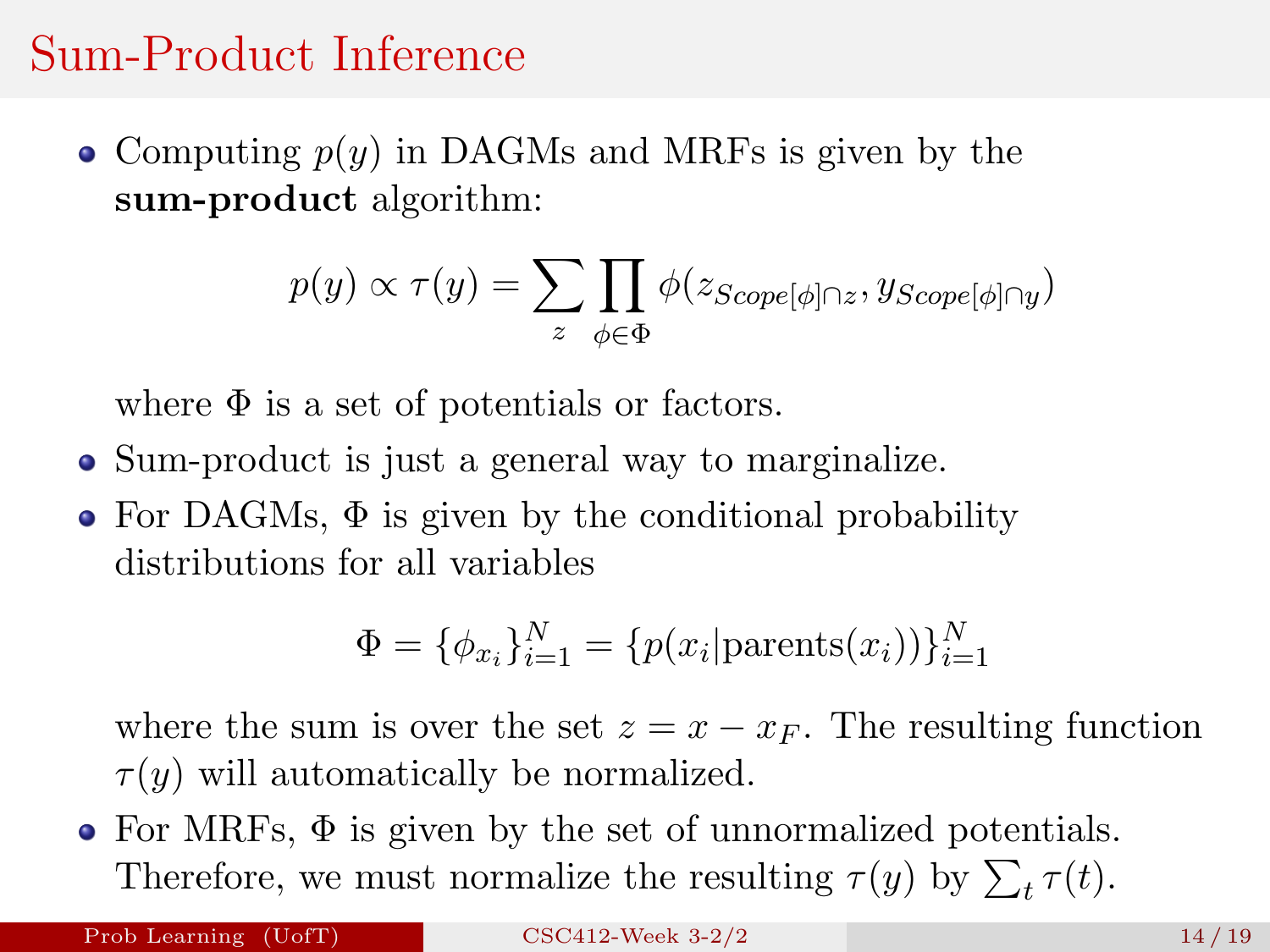# Example



For notational convenience, we write the conditionals as factors.

 $\Phi = \{\phi(C), \phi(C, D), \phi(I), \phi(G, D, I), \phi(L, G), \phi(S, I), \phi(J, S, L), \phi(H, J, G)\}\$ 

If we are interested in inferring the marginal probability of getting a job,  $P(J)$  we can do exact inference on the joint distribution by marginalizing according to a specific variable elimination ordering.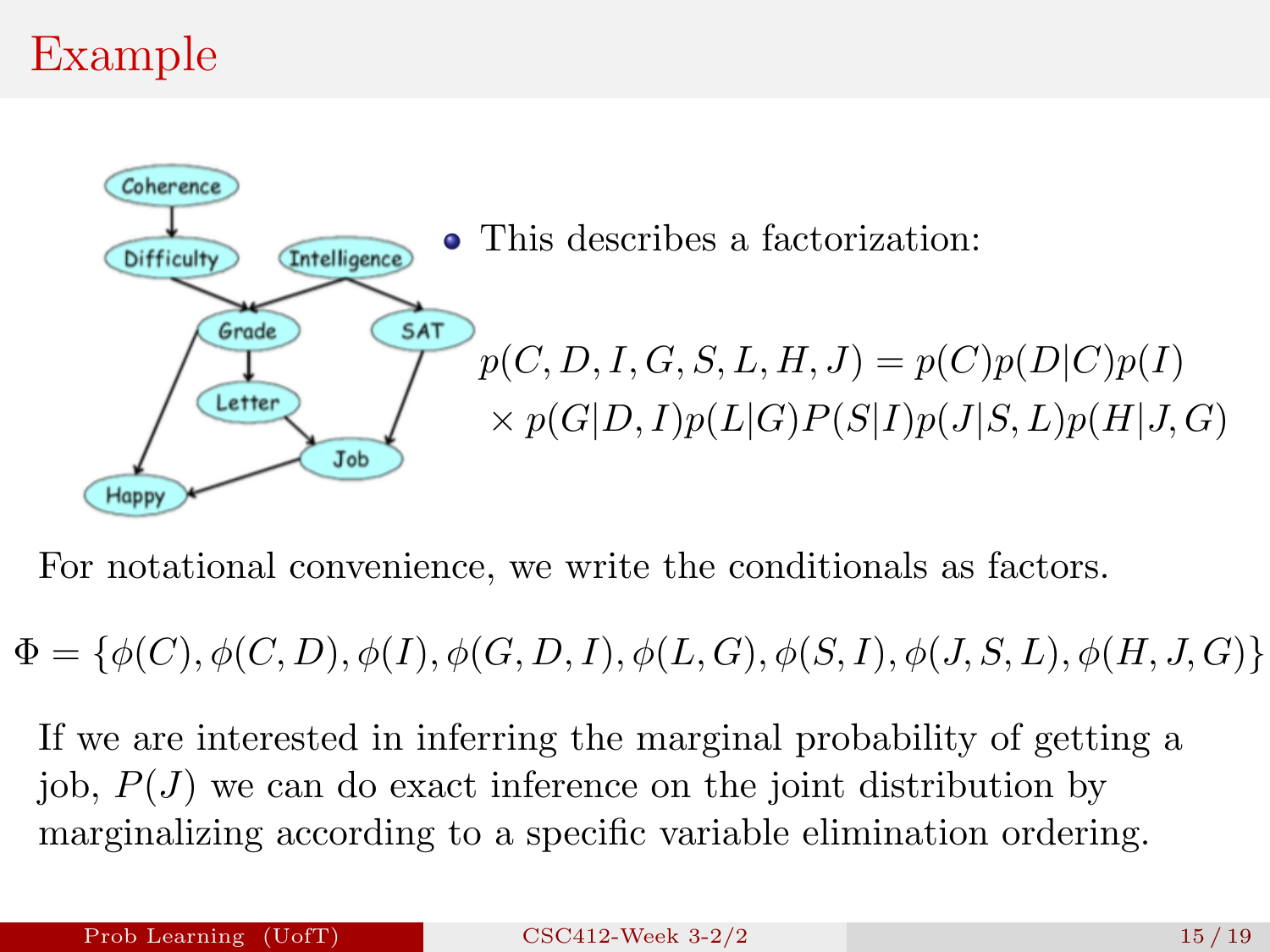#### Example

Elimination Ordering  $\prec \{C, D, I, H, G, S, L\}$  $p(J) = \sum_{L}$ ) r  $\sum_{S} \phi(J, L, S) \sum_{G}$  $\sum_{G} \phi(L, G) \sum_{H}$  $\sum_{H} \phi(H, G, J) \sum_{I}$  $\sum_{I} \phi(S, I) \phi(I) \sum_{D}$  $\sum_{D} \phi(G, D, I) \sum_{C}$  $\sum_{C} \phi(C) \phi(C, D)$  $\tau(D)$  $=$   $\sum$ L  $\sum$  $\sum_{S} \phi(J, L, S) \sum_{G}$  $\sum_{G} \phi(L, G) \sum_{H}$  $\sum_{H} \phi(H, G, J) \sum_{I}$  $\sum_{I} \phi(S, I) \phi(I) \sum_{D}$  $\sum_{D} \phi(G, D, I) \tau(D)$  ${\tau(G,I)}$  $=$   $\sum$ L  $\sum$  $\sum_{S} \phi(J, L, S) \sum_{G}$  $\sum_{G} \phi(L, G) \sum_{H}$  $\sum_{H} \phi(H, G, J) \sum_{I}$  $\sum_{I} \phi(S, I) \phi(I) \tau(G, I)$  ${\tau(S, G)}$  $=$   $\sum$ L  $\sum$  $\sum_{S}\phi(J,L,S)\sum_{G}$  $\sum_{G} \phi(L, G) \tau(S, G) \sum_{H}$  $\sum_{H} \phi(H, G, J)$  ${\tau(\check G,J)}$  $=$   $\Sigma$ L  $\Delta$  $\sum_{S} \phi(J, L, S) \sum_{G}$  $\sum_{G} \phi(L, G) \tau(S, G) \tau(G, J)$  $\tau(J,L,S)$  $=$   $\Sigma$ L  $\Delta$  $\sum_{S}\phi(J,L,S)\tau(J,L,S)$  $\tau(\widetilde{J},L)$  $=$   $\Sigma$  $\sum_L \tau(J,L)$  $\tau(J)$  $= \tau(J)$ 

not need to renormalize the final factor τ(J). However, if we started with potential factors not from a Prob Learning (UofT)

#### $CSC412-Week 3-2/2$  and correspond to marginal and correspond to  $16/19$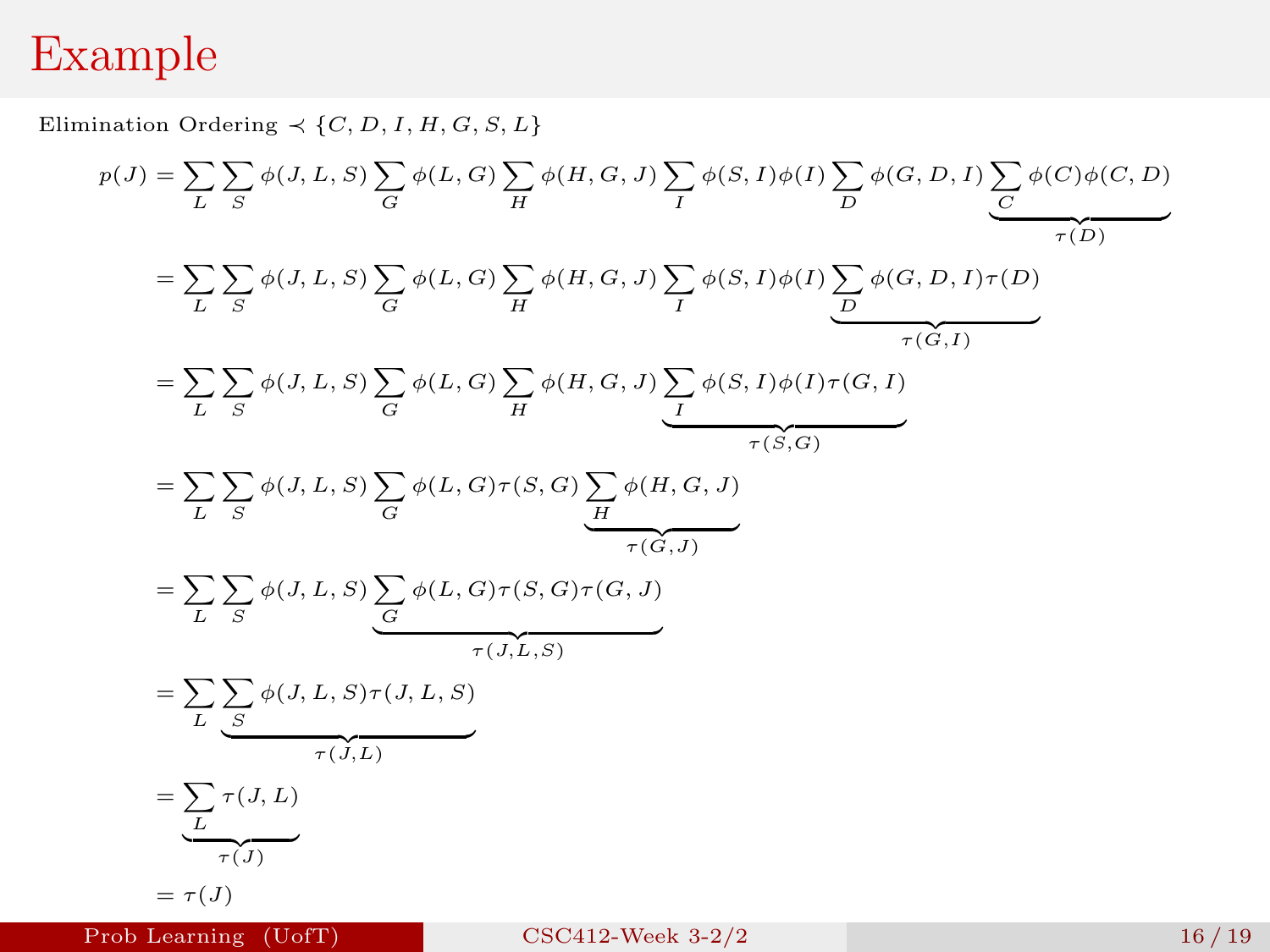# Complexity of Variable Elimination Ordering

- Ordering determines computational complexity. This is due to how many variables appear inside each sum.
- The complexity of the VE algorithm is

 $O(mk^{N_{\text{max}}})$ 

where

- $\blacktriangleright$  m is the number of initial factors.
- $\triangleright$  k is the number of states each random variable takes (assumed to be equal here).
- $\blacktriangleright N_i$  is the number of random variables inside each sum  $\sum_i$ .
- $\blacktriangleright N_{\text{max}} = \max_i N_i$  is the number of variables inside the largest sum.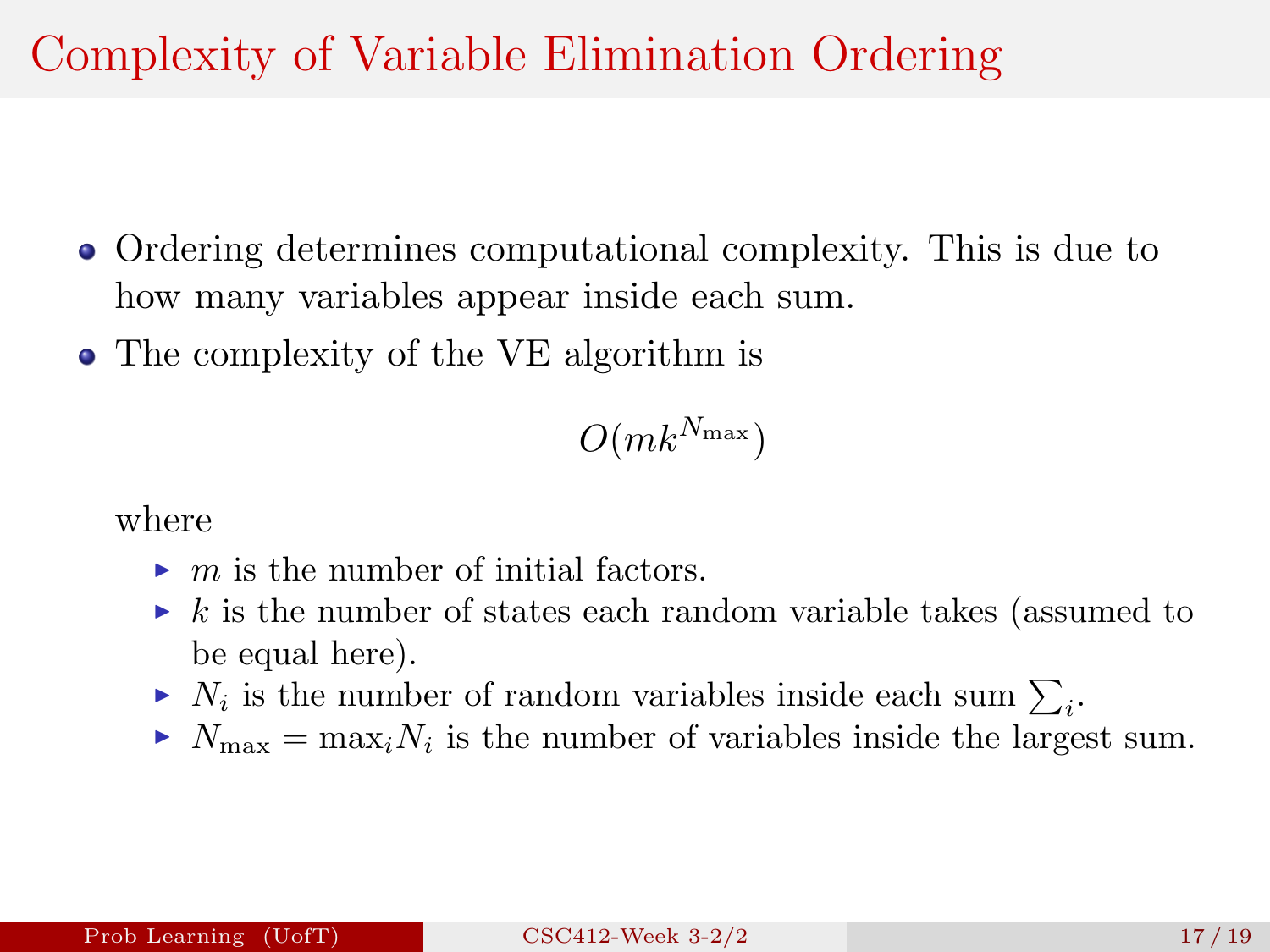#### Example

Elimination Ordering  $\prec \{C, D, I, H, G, S, L\}$ 

• Here are all the initial factors:

 $\Phi = \{ \phi(C), \phi(C, D), \phi(I), \phi(G, D, I), \phi(L, G), \phi(S, I), \phi(J, S, L), \phi(H, J, G) \}$ 

$$
\implies m = |\Phi| = 8
$$

Here are the sums, and the number of variables that appear in them

$$
\underbrace{\sum_{C} \phi(C)\phi(C, D)}_{N_C=2} \underbrace{\sum_{D} \phi(G, D, I)\tau(D)}_{N_D=3} \underbrace{\sum_{I} \phi(S, I)\phi(I)\tau(G, I)}_{N_I=3}
$$
\n
$$
\underbrace{\sum_{N_I=3} \phi(H, G, J)}_{N_H=3} \underbrace{\sum_{G} \phi(L, G)\tau(S, G)\tau(G, J)}_{N_G=4} \underbrace{\sum_{S} \phi(J, L, S)\tau(J, L, S)}_{N_S=3}
$$
\n
$$
\underbrace{\sum_{L} \tau(J, L)}_{N_L=2} \implies \text{the largest sum is } N_G = 4.
$$

 $\bullet$  For simplicity, assume all variables take on k states. So the complexity of the variable elimination under this ordering is  $O(8*k^4)$ .

Prob Learning (UofT) [CSC412-Week 3-2/2](#page-0-0) 18/19